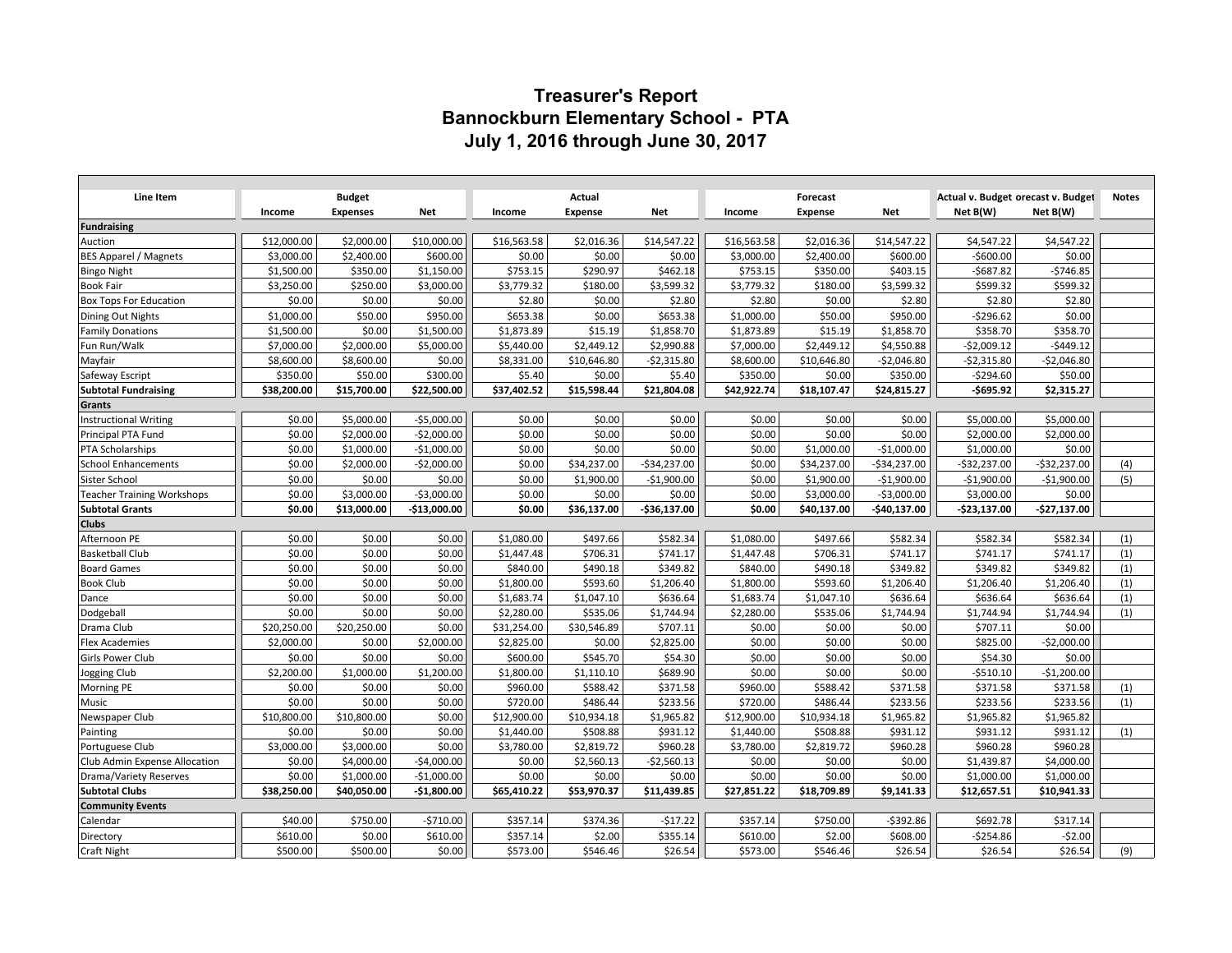# **Treasurer's Report Bannockburn Elementary School - PTA July 1, 2016 through June 30, 2017**

| Line Item                                               |                  |                               |               |                  | Actual                     |               |                  |                            |               |                                                |               | <b>Notes</b> |
|---------------------------------------------------------|------------------|-------------------------------|---------------|------------------|----------------------------|---------------|------------------|----------------------------|---------------|------------------------------------------------|---------------|--------------|
|                                                         |                  | <b>Budget</b>                 | Net           |                  |                            | Net           |                  | Forecast                   | Net           | Actual v. Budget orecast v. Budget<br>Net B(W) | Net B(W)      |              |
|                                                         | Income<br>\$0.00 | <b>Expenses</b><br>\$1,000.00 | $-$1,000.00$  | Income<br>\$0.00 | <b>Expense</b><br>\$875.09 | $-$ \$875.09  | Income<br>\$0.00 | <b>Expense</b><br>\$250.00 | $-5250.00$    | \$124.91                                       | \$750.00      |              |
| <b>International Night</b>                              | \$0.00           | \$500.00                      | $-$500.00$    | \$0.00           | \$500.00                   | $-$500.00$    | \$0.00           | \$500.00                   | $-$500.00$    | \$0.00                                         | \$0.00        |              |
| Kindergarten Social                                     | \$0.00           | \$150.00                      | $-$150.00$    | \$0.00           | \$157.28                   | $-$157.28$    | \$0.00           | \$157.28                   | $-$157.28$    | $-57.28$                                       | $-57.28$      | (9)          |
| Newcomers Tea                                           | \$5,000.00       | \$5,000.00                    | \$0.00        | \$5,453.40       | \$5,247.71                 | \$205.69      | \$5,453.40       | \$5,247.71                 | \$205.69      | \$205.69                                       | \$205.69      |              |
| <b>Variety Show</b>                                     | \$300.00         | \$700.00                      | $-$400.00$    | \$1,438.44       | \$1,670.78                 | $-5232.34$    | \$1,438.44       | \$1,670.78                 | $-$232.34$    | \$167.66                                       | \$167.66      | (9)          |
| Welcome Back Picnic<br><b>Subtotal Community Events</b> | \$6,450.00       | \$8,600.00                    | $-$2,150.00$  | \$8,179.12       | \$9,373.68                 | -\$1,194.56   | \$8,431.98       | \$9,124.23                 | $-5692.25$    | \$955.44                                       | \$1,457.75    |              |
| <b>Community Support</b>                                |                  |                               |               |                  |                            |               |                  |                            |               |                                                |               |              |
| <b>Cluster Support</b>                                  | \$0.00           | \$300.00                      | -\$300.00     | \$0.00           | \$250.00                   | $-$250.00$    | \$0.00           | \$300.00                   | $-$ \$300.00  | \$50.00                                        | \$0.00        |              |
| <b>Community Service</b>                                | \$0.00           | \$300.00                      | $-$300.00$    | \$0.00           | \$571.66                   | $-$571.66$    | \$0.00           | \$571.66                   | $-$ \$571.66  | $-5271.66$                                     | $-$271.66$    |              |
| <b>Subtotal Community Support</b>                       | \$0.00           | \$600.00                      | $-$600.00$    | \$0.00           | \$821.66                   | $-$ \$821.66  | \$0.00           | \$871.66                   | $-$871.66$    | $-5221.66$                                     | $-$271.66$    |              |
| <b>Student Support</b>                                  |                  |                               |               |                  |                            |               |                  |                            |               |                                                |               |              |
| Artist in Residence                                     | \$0.00           | \$7,500.00                    | $-$7,500.00$  | \$0.00           | \$7,479.50                 | $-$7,479.50$  | \$0.00           | \$7,479.50                 | $-$7,479.50$  | \$20.50                                        | \$20.50       |              |
| <b>Assignment Books</b>                                 | \$0.00           | \$650.00                      | $-$ \$650.00  | \$0.00           | \$660.00                   | $-$660.00$    | \$0.00           | \$660.00                   | $-$660.00$    | $-$10.00$                                      | $-$10.00$     | (2)          |
| <b>Cultural Arts Enrichment</b>                         | \$0.00           | \$4,000.00                    | $-$4,000.00$  | \$0.00           | \$3,985.00                 | $-53,985.00$  | \$0.00           | \$3,985.00                 | $-53,985.00$  | \$15.00                                        | \$15.00       |              |
| Field Day                                               | \$0.00           | \$350.00                      | $-$ \$350.00  | \$0.00           | \$531.28                   | $-$531.28$    | \$0.00           | \$531.28                   | $-5531.28$    | $-$181.28$                                     | $-5181.28$    | (10)         |
| <b>Fifth Grade Promotion Support</b>                    | \$0.00           | \$500.00                      | $-$500.00$    | \$0.00           | \$500.00                   | $-$500.00$    | \$0.00           | \$500.00                   | $-$500.00$    | \$0.00                                         | \$0.00        |              |
| Kindergarten Orientation                                | \$0.00           | \$250.00                      | $-$250.00$    | \$0.00           | \$127.09                   | $-$127.09$    | \$0.00           | \$250.00                   | $-$250.00$    | \$122.91                                       | \$0.00        |              |
| Math Day                                                | \$0.00           | \$350.00                      | $-$ \$350.00  | \$0.00           | \$25.00                    | $-$25.00$     | \$0.00           | \$350.00                   | $-$350.00$    | \$325.00                                       | \$0.00        |              |
| <b>Recess Equipment</b>                                 | \$0.00           | \$500.00                      | $-$500.00$    | \$0.00           | \$499.60                   | $-$ \$499.60  | \$0.00           | \$0.00                     | \$0.00        | \$0.40                                         | \$500.00      |              |
| Safety Patrol                                           | \$0.00           | \$250.00                      | $-$250.00$    | \$0.00           | \$270.00                   | $-$270.00$    | \$0.00           | \$270.00                   | $-$ \$270.00  | $-$20.00$                                      | $-520.00$     | (9)          |
| <b>STEM Day</b>                                         | \$0.00           | \$1,000.00                    | $-$1,000.00$  | \$0.00           | \$403.85                   | $-$403.85$    | \$0.00           | \$403.85                   | $-5403.85$    | \$596.15                                       | \$596.15      |              |
| STEM/Arts                                               | \$0.00           | \$1,000.00                    | $-$1,000.00$  | \$0.00           | \$0.00                     | \$0.00        | \$0.00           | \$1,000.00                 | $-$1,000.00$  | \$1,000.00                                     | \$0.00        |              |
| <b>Wednesday Envelopes</b>                              | \$0.00           | \$600.00                      | $-$600.00$    | \$0.00           | \$624.00                   | $-$624.00$    | \$0.00           | \$624.00                   | $-$624.00$    | $-524.00$                                      | $-524.00$     | (9)          |
| <b>Subtotal Student Support</b>                         | \$0.00           | \$16,950.00                   | $-$16,950.00$ | \$0.00           | \$15,105.32                | $-$15,105.32$ | \$0.00           | \$16,053.63                | $-$16,053.63$ | \$1,844.68                                     | \$896.37      |              |
| <b>Teacher Support</b>                                  |                  |                               |               |                  |                            |               |                  |                            |               |                                                |               |              |
| <b>Staff Appreciation</b>                               | \$0.00           | \$4,000.00                    | $-$4,000.00$  | \$0.00           | \$4,771.91                 | $-$4,771.91$  | \$0.00           | \$4,771.91                 | $-$4,771.91$  | $-5771.91$                                     | $-5771.91$    | (6)          |
| Teacher Classroom Fund                                  | \$0.00           | \$6,260.00                    | $-56,260.00$  | \$0.00           | \$9,371.93                 | $-$9,371.93$  | \$0.00           | \$9,371.93                 | $-59,371.93$  | $-$3,111.93$                                   | $-53,111.93$  | (7)          |
| <b>Subtotal Teacher Support</b>                         | \$0.00           | \$10,260.00                   | -\$10,260.00  | \$0.00           | \$14,143.84                | $-$14,143.84$ | \$0.00           | \$14,143.84                | -\$14,143.84  | $-53,883.84$                                   | -\$3,883.84   |              |
| PTA                                                     |                  |                               |               |                  |                            |               |                  |                            |               |                                                |               |              |
| <b>Administrative Fees/Costs</b>                        | \$0.00           | \$3,500.00                    | $-$3,500.00$  | \$0.00           | \$698.13                   | $-5698.13$    | \$0.00           | \$3,500.00                 | $-$3,500.00$  | \$2,801.87                                     | \$0.00        | (8)          |
| Audit and Accounting Fees                               | \$0.00           | \$1,500.00                    | $-$1,500.00$  | \$0.00           | \$1,000.00                 | $-$1,000.00$  | \$0.00           | \$0.00                     | \$0.00        | \$500.00                                       | \$1,500.00    |              |
| Dues from Families                                      | \$7,000.00       | \$0.00                        | \$7,000.00    | \$8,312.54       | \$160.51                   | \$8,152.03    | \$8,312.54       | \$160.51                   | \$8,152.03    | \$1,152.03                                     | \$1,152.03    |              |
| Dues from Staff                                         | \$15.00          | \$0.00                        | \$15.00       | \$170.00         | \$1.08                     | \$168.92      | \$170.00         | \$1.08                     | \$168.92      | \$153.92                                       | \$153.92      |              |
| Insurance                                               | \$0.00           | \$225.00                      | $-$225.00$    | \$0.00           | \$212.00                   | $-5212.00$    | \$0.00           | \$212.00                   | $-$ \$212.00  | \$13.00                                        | \$13.00       |              |
| Interest - Bank Account                                 | \$5.00           | \$0.00                        | \$5.00        | \$6.29           | \$0.00                     | \$6.29        | \$6.29           | \$0.00                     | \$6.29        | \$1.29                                         | \$1.29        |              |
| <b>MCCPTA Dues</b>                                      | \$0.00           | \$0.00                        | \$0.00        | \$0.00           | \$287.00                   | $-5287.00$    | \$0.00           | \$287.00                   | $-$287.00$    | $-5287.00$                                     | $-5287.00$    | (3)          |
| <b>PTA Landscaping</b>                                  | \$0.00           | \$1,500.00                    | $-$1,500.00$  | \$0.00           | \$0.00                     | \$0.00        | \$0.00           | \$0.00                     | \$0.00        | \$1,500.00                                     | \$1,500.00    |              |
| <b>Returned Check Fees</b>                              | \$0.00           | \$25.00                       | $-525.00$     | \$0.00           | \$12.50                    | $-$12.50$     | \$0.00           | \$25.00                    | $-525.00$     | \$12.50                                        | \$0.00        |              |
| <b>Subtotal PTA</b>                                     | \$7,020.00       | \$6,750.00                    | \$270.00      | \$8,488.83       | \$2,371.22                 | \$6,117.61    | \$8,488.83       | \$4,185.59                 | \$4,303.24    | \$5,847.61                                     | \$4,033.24    |              |
|                                                         |                  |                               |               |                  |                            |               |                  |                            |               |                                                |               |              |
| <b>Grand Totals</b>                                     | \$89,920.00      | \$111,910.00                  | -\$21,990.00  | \$119,480.69     | \$147,521.53               | $-$28,040.84$ | \$87,694.77      | \$121,333.31               | $-533,638.54$ | $-56,633.18$                                   | $-$11,648.54$ |              |